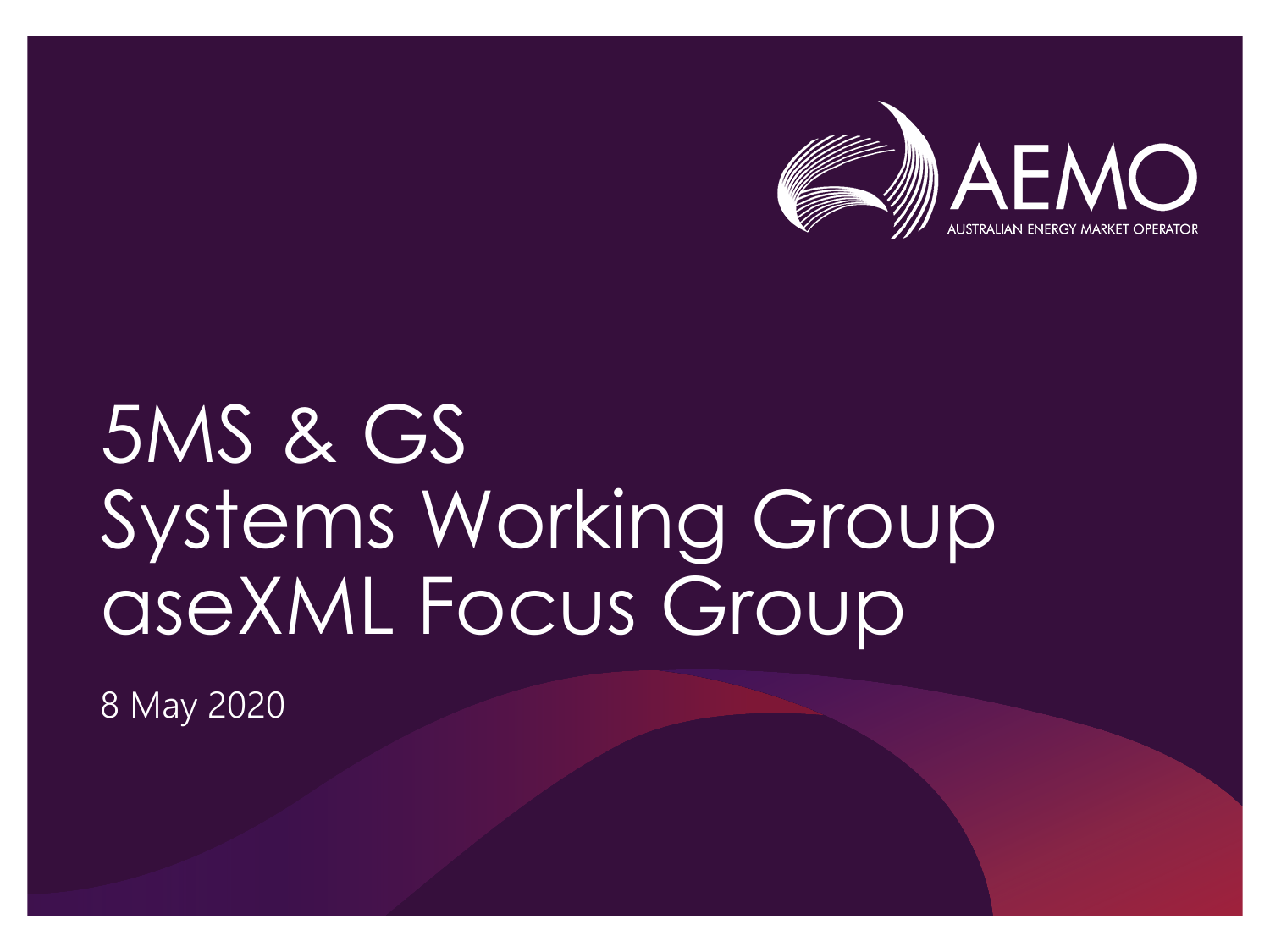# **Agenda**

| <b>No</b>      | Time (AEST)     | Agenda item                              | Presenter             |
|----------------|-----------------|------------------------------------------|-----------------------|
|                |                 | 10:00 - 10:05 Welcome, introduction      | <b>Graeme Windley</b> |
| $\overline{2}$ |                 | 10:05 - 10:15 Proposed Industry Deferral | Jim Agelopoulos       |
| 3              |                 | 10:15 - 10:30 Schema Update              | <b>Paul Lyttle</b>    |
| 14             | $10:30 - 10:50$ | <b>Industry Discussion</b>               | <b>Numerous</b>       |
| 6              |                 | 10:50 - 11:00 Discussion Summary         | <b>Paul Lyttle</b>    |
|                | 11:00           | <b>Meeting Close</b>                     |                       |

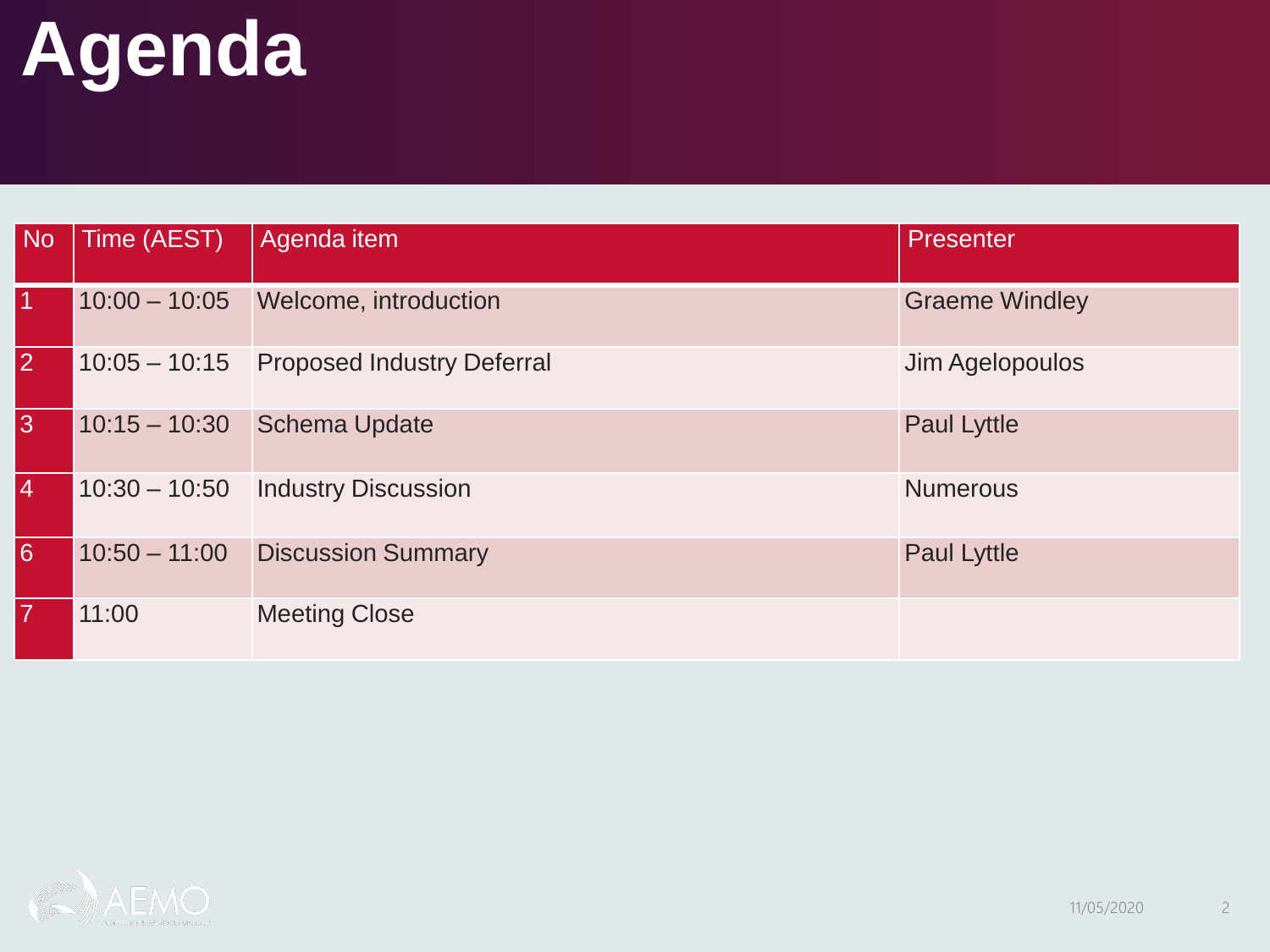# Proposed Industry Deferral

Graeme Windley

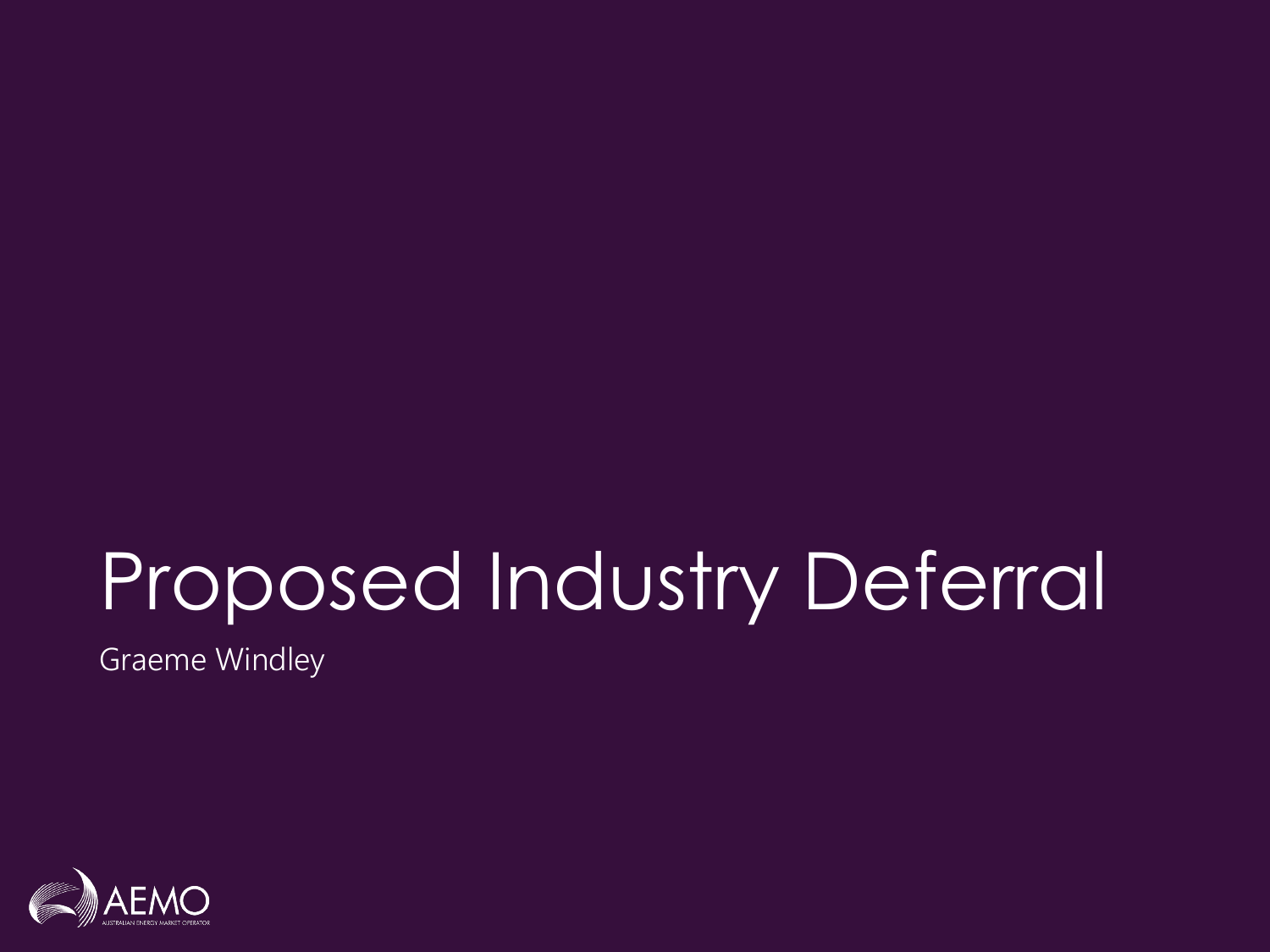#### Proposed Rule Change Update

- AEMO has submitted a rule change request to AEMC proposing to delay the 5MS and GS dates as follows:
	- The commencement date for 5MS by 1 year to 1 July 2022
	- The "soft" start date for GS to 1 July 2022
	- The "hard" start date for GS to 5 February 2023
	- No change to the 5-min data delivery date of 1 December 2022 for new and replacement type 4/4A meters
	- A transitional rule to allow AEMO to change the effective date of already-determined procedures (updated for 5MS and GS) without further consultation.
- AEMO will continue to deliver the 5MS Program according to the existing program plan
- At the PCF on 5 May, AEMC confirmed its intention to proceed with an expedited rule change process
- At the SWG on 29 April the program team presented the impacts the proposed deferral would have on the AEMO system delivery
- Purpose of today:
	- To discuss the approach to Release 39 (r39)
	- To provide clarity on the actions that participants need to take to ensure they are using a compatible schema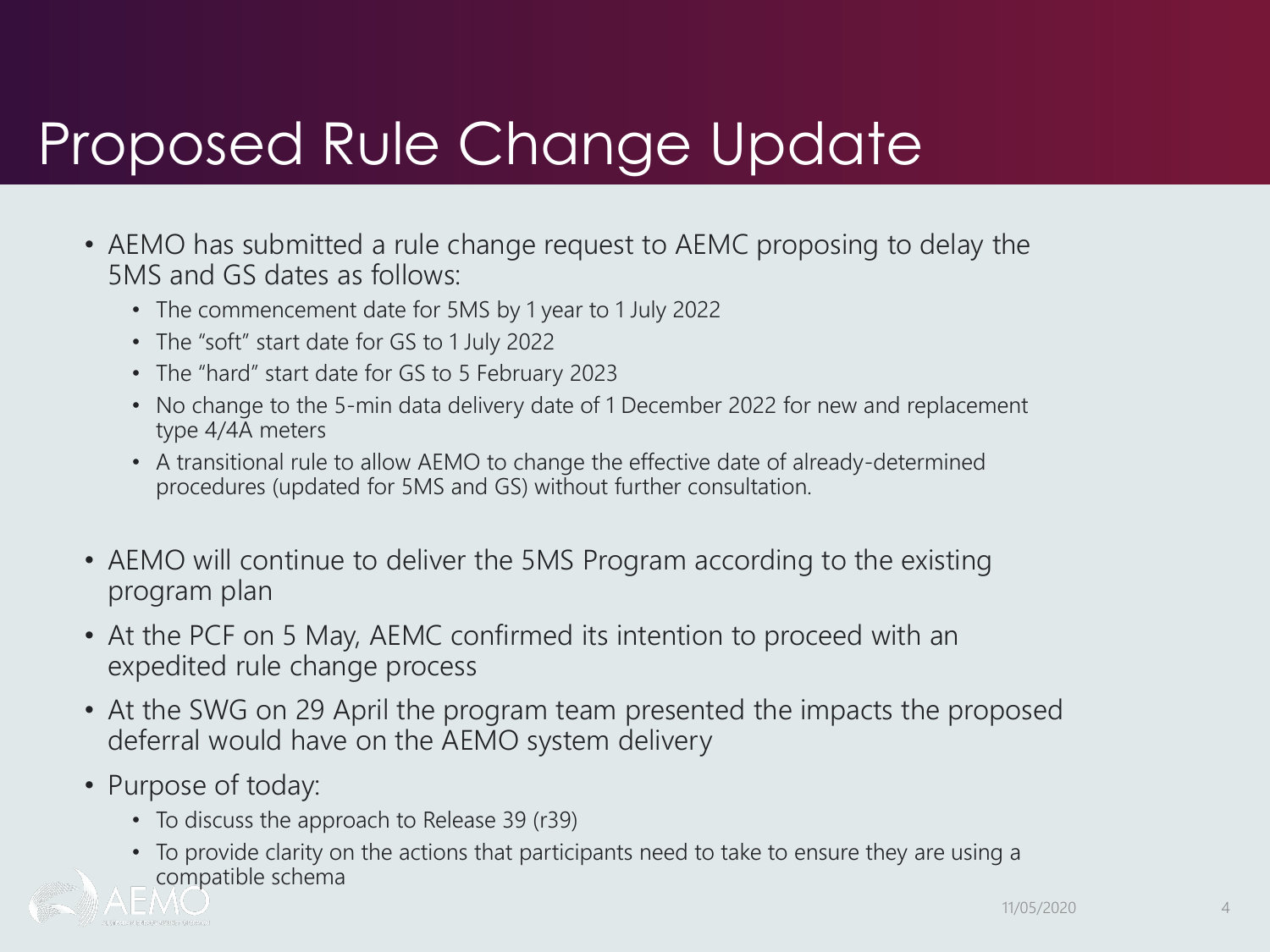#### Retail – Impact of 12 month Deferral

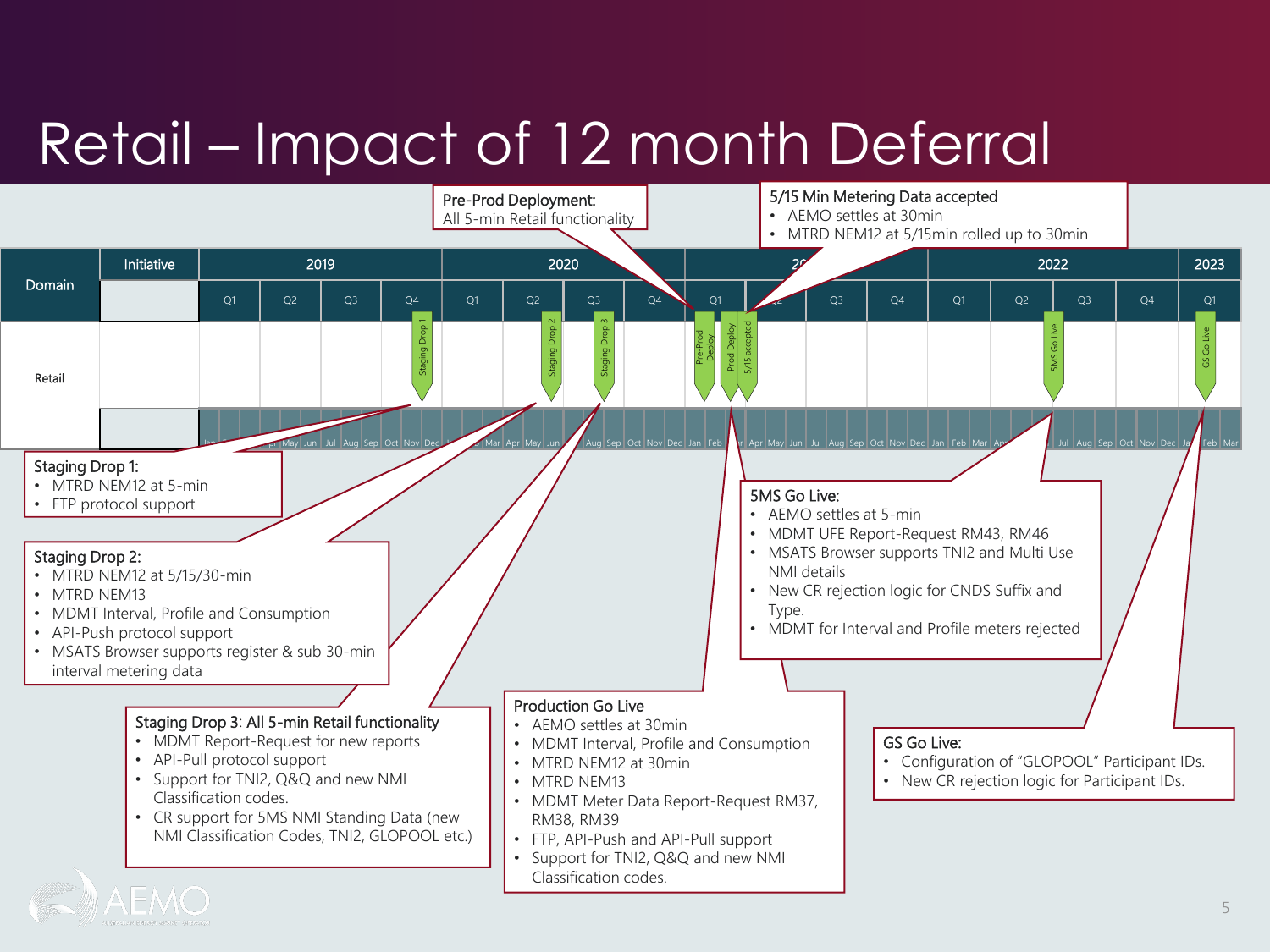# Schema Update

Paul Lyttle

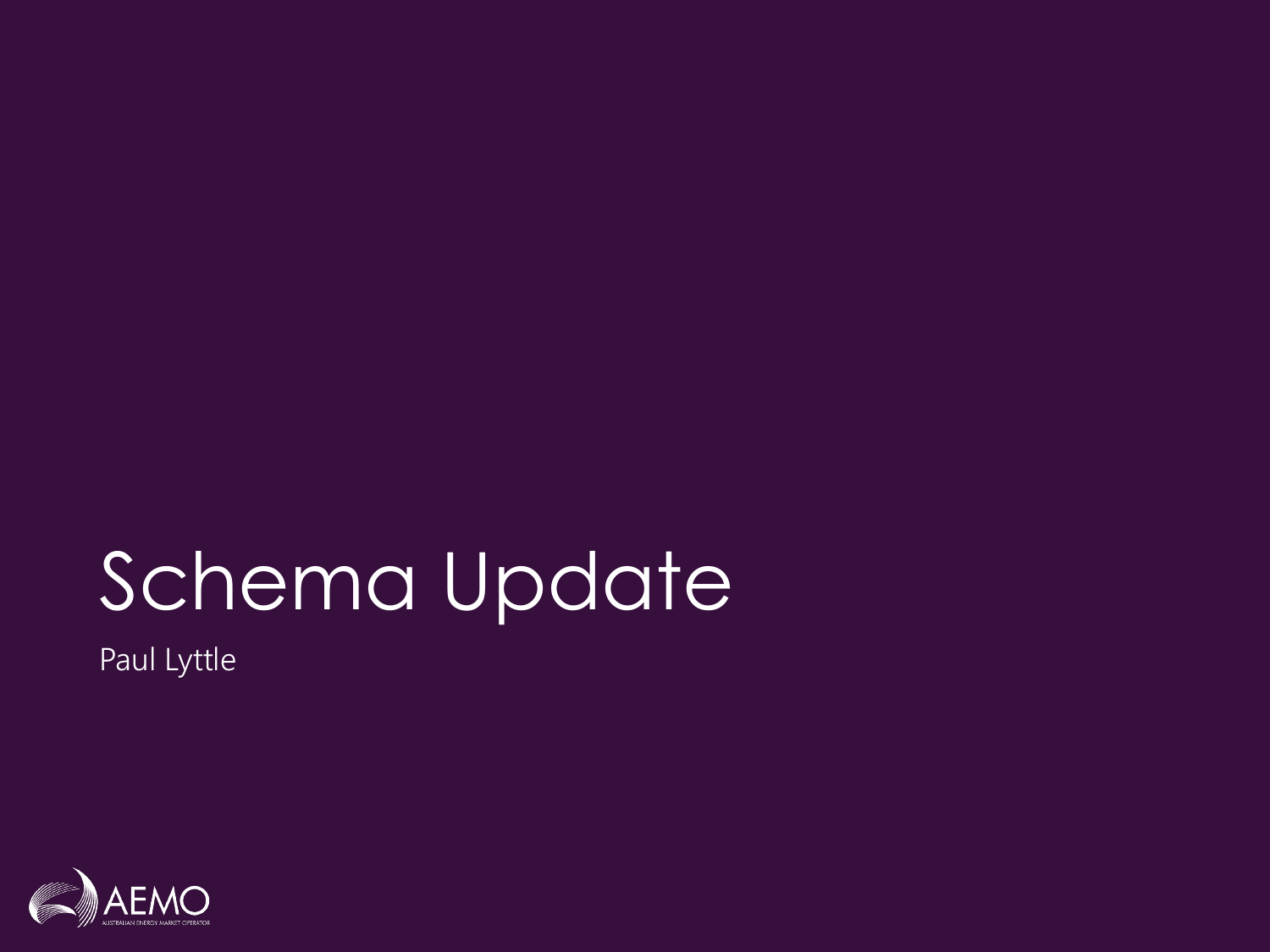#### AseXML Schema

NEM and Gas share a common aseXML versioned schema

AEMOs aim is to:

- Minimise the number of schema updates and reduce impacts to participants
- Reduce the need for schema version changes and version confusion
- Optimise the process for schema change with the ASWG
- Allowing changes to the schema to be made in consideration of other changes occurring within B2B, B2M and Gas

For NEM Retail B2M AEMO supports responding in the current version of the schema or the previous B2M version, as configured by the participant

| Example: | <b>Version pre-r35</b><br>deployment | <b>Version post-r35</b><br>deployment | <b>Impact</b>                                                                             |  |  |  |  |  |
|----------|--------------------------------------|---------------------------------------|-------------------------------------------------------------------------------------------|--|--|--|--|--|
|          | LATEST $(= r31)$                     | LATEST $(= r35)$                      | Messages from AEMO are now in r35 instead of<br>r31.                                      |  |  |  |  |  |
|          | CURRENT $(= r31)$                    | SUPERSEDED $(= r31)$                  | Messages from AEMO continue to be delivered in<br>r31 - having been transformed from r35. |  |  |  |  |  |
|          | SUPERSEDED (=<br>r25                 | SUPERSEDED $(= r31)$                  | Messages from AEMO are now in r31 instead of<br>r25.                                      |  |  |  |  |  |

5/2020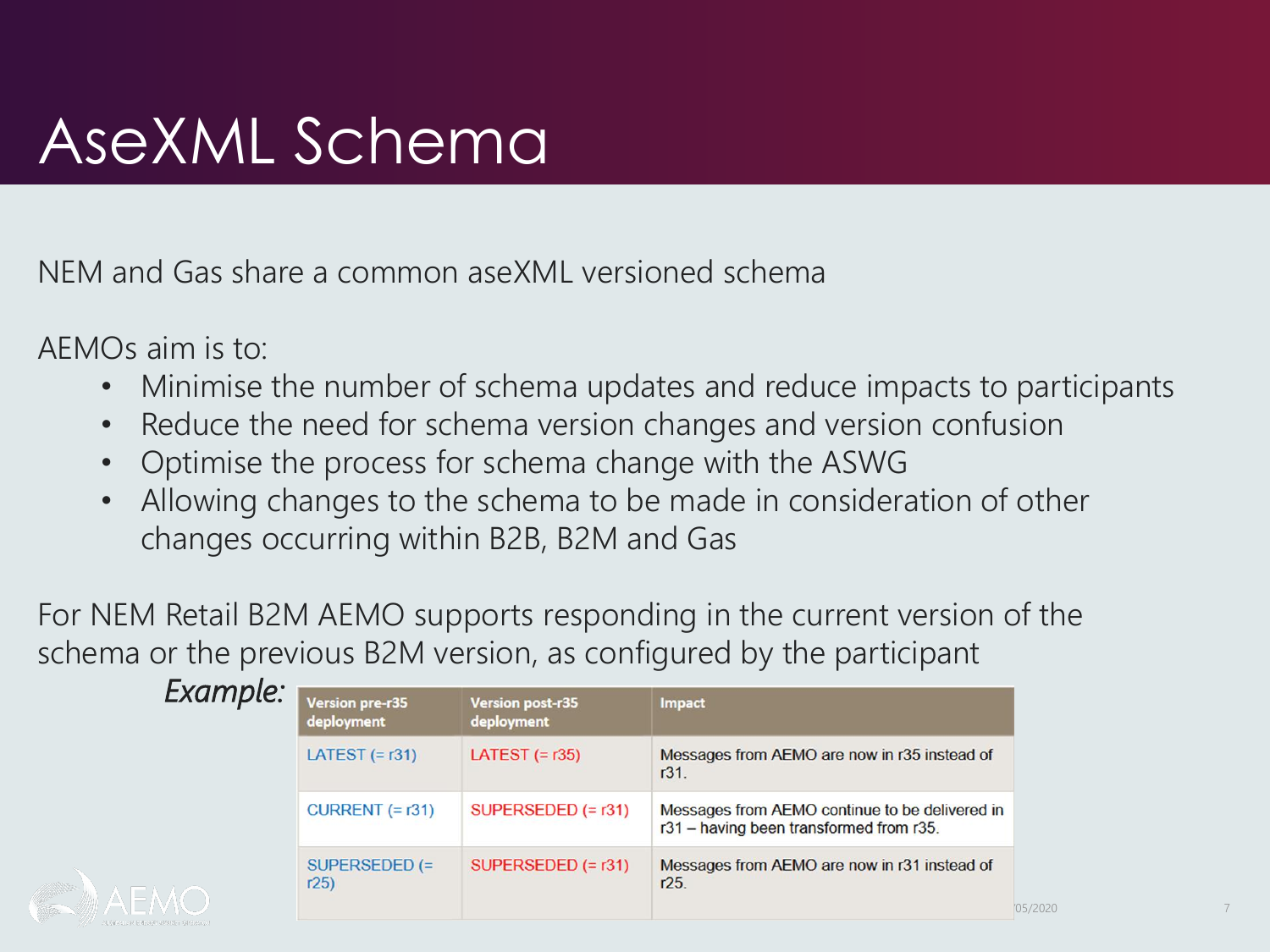#### Schema Updates

The next version of the B2M aseXML schema is r39 and will include changes for both the 5MS and Customer Switching Projects. Updates to the schema consist of the following changes:

#### 5MS

| Item# | <b>Change Description</b>                                      | Schema                                            | Change Type |
|-------|----------------------------------------------------------------|---------------------------------------------------|-------------|
|       | Additional of new RM Reports:                                  | <b>MDMT Reports</b>                               | <b>New</b>  |
|       | Update of existing 'Last Sequence Number' elements to optional | <b>MDMT Reports</b><br>& CATS Reports             | Enhancement |
|       | Addition of new x of y message block                           | Reports                                           | <b>New</b>  |
| 4     | Addition of new Second TNI number for Cross boundary NMIs      | <b>Electricity Master</b><br><b>Standing Date</b> | <b>New</b>  |

#### Customer Switching

| Item# | Change Description                                            | Schema                      | Change Type |
|-------|---------------------------------------------------------------|-----------------------------|-------------|
|       | Addition of Previous Read Dates to NMI Standing Data Response | Common &<br>NMI Data Access | <b>New</b>  |

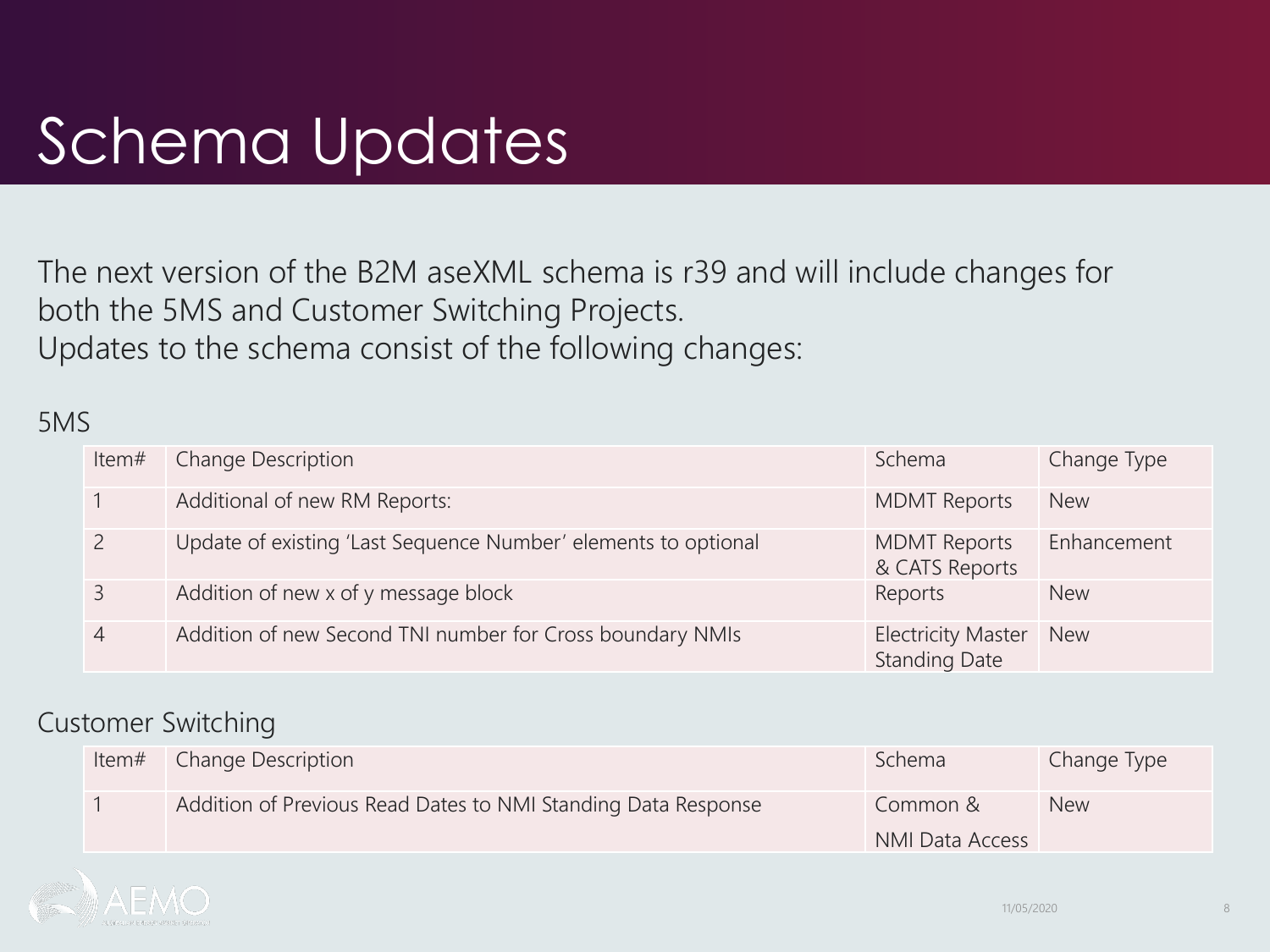## Schema Compatibility and Testing

All schema changes are approved through consultation, managed by the AseXML Systems Working Group (ASWG)

Part of the approval process is to have an external market participant validate the schema format and compatibility.

Market trial testing is NOT performed on schema changes, unless the schema is mandatory for all market participants

- r36 B2B schema was a mandatory upgrade during Power Of Choice.
- r38 B2B schema was introduced without any market trial testing.

To support schemas changes AEMO will transform the B2M schema to support the previous version (n-1)

- It is up to the individual business to determine if they will use the new functionality and therefore need to update to the latest version of the schema
- AEMO support the current B2M schema release and the previous B2M version (superseded)
- If a participant is currently on a superseded version (r31 for B2M) they must update when the new B2M schema is released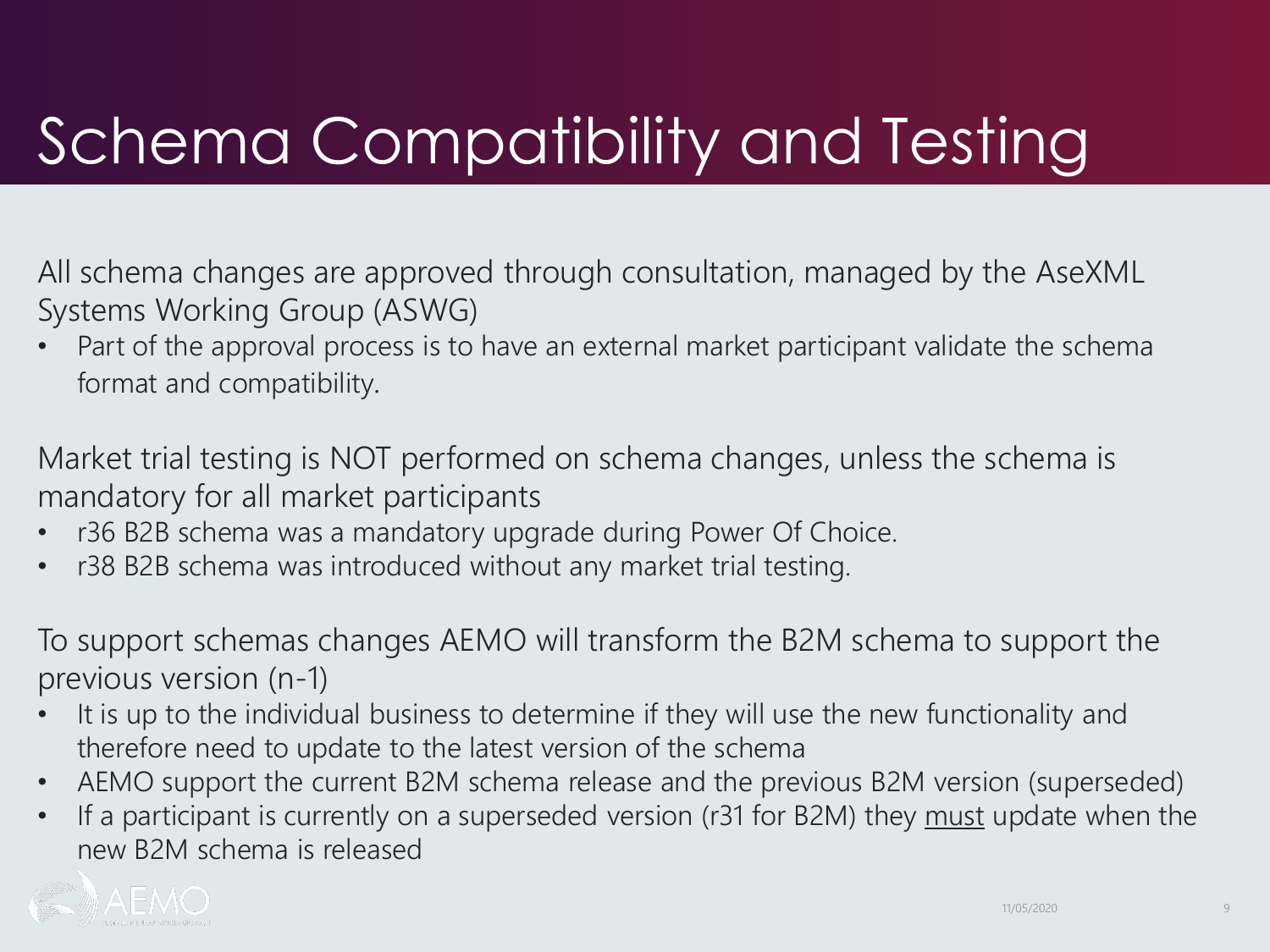### Schema Version Updates

Changes to the B2M r39 aseXML schema will be transformed which allows participants to receive responses in the current B2M r35 schema version if they do not want to use new delivered functionality.

#### High level update options:

*Update of schema depend on when or if the Participant want to use the new functionality*

| Participant A<br>Update    |           | Participant B<br>Update |           | Participant C<br>Update |           | Participant D<br>Update |           | Participant F<br>Update |           | Participant G<br>Update |             |     |
|----------------------------|-----------|-------------------------|-----------|-------------------------|-----------|-------------------------|-----------|-------------------------|-----------|-------------------------|-------------|-----|
| Current B2M Schema         |           | r35                     |           | r35                     |           | r35                     |           | r35                     |           | r35                     |             | r31 |
| <b>MDM Go Live</b>         | Yes       | r39                     | <b>No</b> | r35                     | <b>No</b> | r35                     | <b>No</b> | r35                     | <b>No</b> | r35                     | <b>Must</b> | r39 |
| Customer Switching Go Live | <b>No</b> | r39                     | Yes       | r39                     | <b>No</b> | r35                     | <b>No</b> | r35                     | <b>No</b> | r35                     | <b>No</b>   | r39 |
| <b>5MS Go Live</b>         | <b>No</b> | r39                     | <b>No</b> | r39                     | Yes       | r39                     | <b>No</b> | r35                     | <b>No</b> | r35                     | <b>No</b>   | r39 |
| <b>GS Go Live</b>          | No        | r39                     | <b>No</b> | r39                     | <b>No</b> | r39                     | Yes       | r39                     | <b>No</b> | r35                     | <b>No</b>   | r39 |

Current schema version 5MS Schema versions

- $r31 =$  Superseded schema r31 = Must update > n-1
- 
- $r39$  = Proposed schema r39 = Current schema
- 
- 
- $r35 =$  Current schema r35 = Superseded schema
	-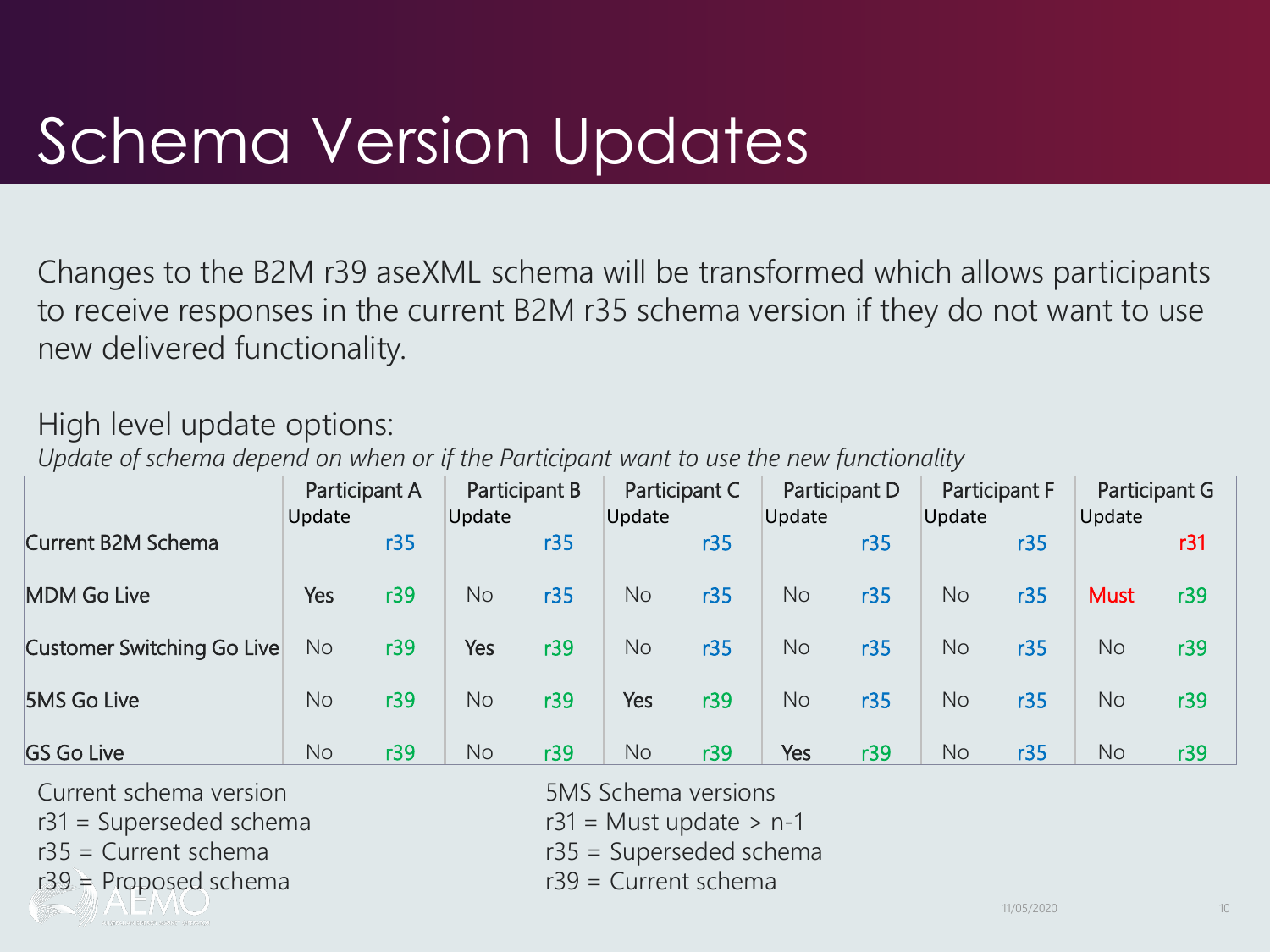## Splitting Schema impacts

If the schema was split for 5MS and Customer Switching split this would add extra complexity and force participants to update their schema version earlier:

#### High level update options:

*The more schema releases the more participants are forced to upgrade as only the previous schema is supported*

|                            | Participant A |     | Participant B |     | Participant C |     | Participant D |            | Participant F |            | Participant G |     |
|----------------------------|---------------|-----|---------------|-----|---------------|-----|---------------|------------|---------------|------------|---------------|-----|
| Current B2M Schema         | Update        | r35 | Update        | r35 | Update        | r35 | Update        | r35        | Update        | r35        | Update        | r31 |
| <b>MDM Go Live</b>         | Yes           | r39 | No            | r35 | <b>No</b>     | r35 | <b>No</b>     | r35        | <b>No</b>     | r35        | <b>Must</b>   | r39 |
| Customer Switching Go Live | <b>No</b>     | r39 | Yes           | r40 | <b>Must</b>   | r40 | <b>Must</b>   | r40        | <b>Must</b>   | r40        | <b>No</b>     | r39 |
| <b>5MS Go Live</b>         | No            | r39 | No            | r39 | <b>No</b>     | r40 | No            | <b>R40</b> | <b>No</b>     | <b>R40</b> | <b>No</b>     | r39 |
| <b>GS Go Live</b>          | No            | r39 | No            | r39 | <b>No</b>     | r40 | No            | r40        | <b>No</b>     | r40        | <b>No</b>     | r39 |

Current schema version 5MS Schema versions CS Schema versions

 $r31 =$  Superseded schema  $r31 =$  Must update > n-1 and n/a

 $r39$  = Proposed 5ms schema  $r39$  = Current schema  $r39$  = Superseded schema

 $r40$  = Proposed CS schema  $r40$  = Current schema

 $r35$  = Current schema  $r35$  = Superseded schema  $r35$  = Must update > n-1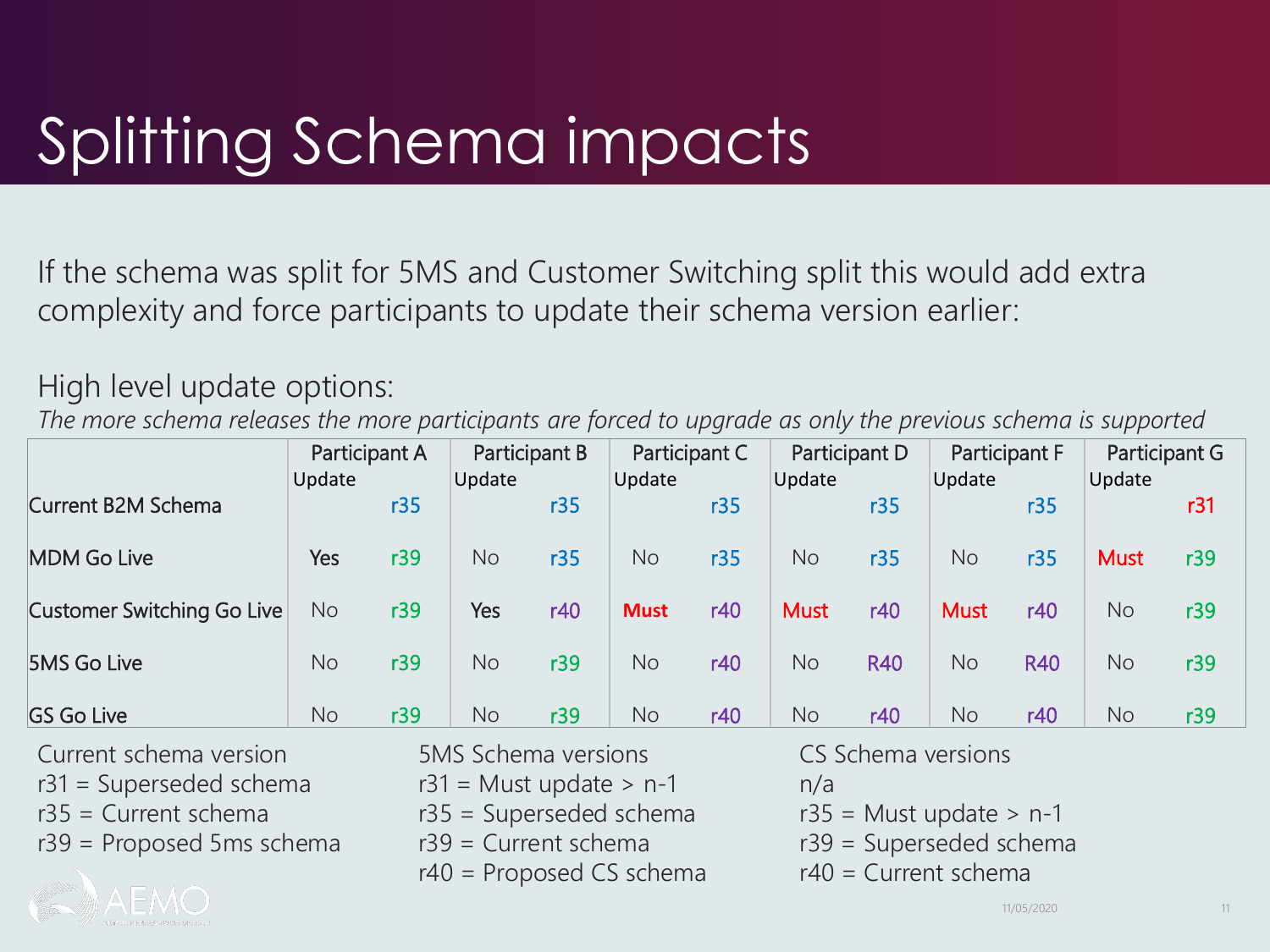## Questions from SWG

Question: If I stay on r38 and the new datastream type code is used, then what will I recieve in the notification to me?

Answer: New data stream type will come out on the exiting schema as per normal.

Action 21.3.3: AEMO to confirm how participants will be notified when new datastream type codes are used when still on the r38.

Responses to the 2500 series CRs provides the datastream type for each suffix the new datasteam type code 'N' will be a value in this field when configured in MSATS. For Datastream Type options please refer to the Table 12 in Standing Data For MSATS v5.0

Question: Does r39 apply to B2B messages where it contains standing data details - e.g. TNI2 in a MeterData MissingNotification or MeterDataVerifyRequest.

Answer: The addition of he TNI2 will be included in any schema transaction that results in the Electricity Master Standing Data or Electricity NMI Master Group being returned in the results. This may impact Common NMI Master elements across Standing Data and Change Requests.

Action 21.3.4: AEMO to confirm if r39 applies to B2B messages where it contains standing data details (i.e. TNI2 in a MeterData MissingNotification or MeterDataVerifyRequest)

11/05/2020 12 The above nominated transactions include NMI standing data and will display the TNI2 code when applied to a Cross Boundary connection point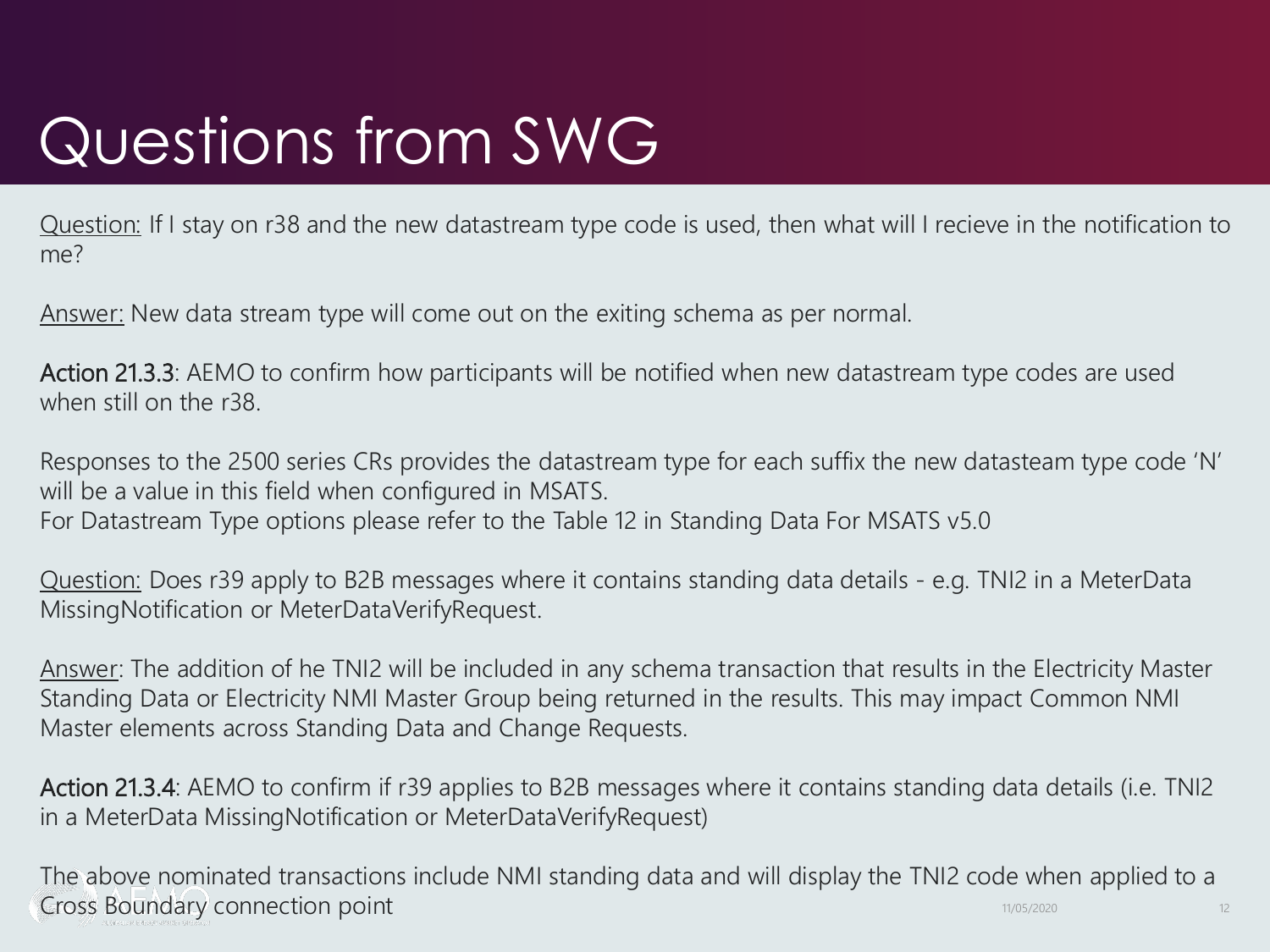## Questions from SWG continued

Question: Does AEMO plan to do a round of regression testing with participants for the R39 schema and will that be part of the MDM industry test phase?

Answer: No, AEMO do not intend to include regression testing with participants, the schema will be made available in the test systems prior to go live for participants to perform their own testing.

Action 21.3.5: AEMO to confirm any plans for regression testing with participants before the release of r39.

The following dates indicate when the Schema will be available for participants to perform industry testing: Staging environment – Drop 3 end of August 2020 Pre-Production – Start of February 2021

Question: If a participant is planning to defer 5MS until 2022 but Customer Switching is due to go live before this, then won't they be forced to take R39 schema into production before they have tested 5ms functionality?

AEMO Response: AEMO have a single schema for B2B, B2M and Gas, if participants want to use functionality being introduced that require a check change they are required to take all previous changes within the schema. However it is up to the participants business to determine if they want to use the additional functionality within the schema.

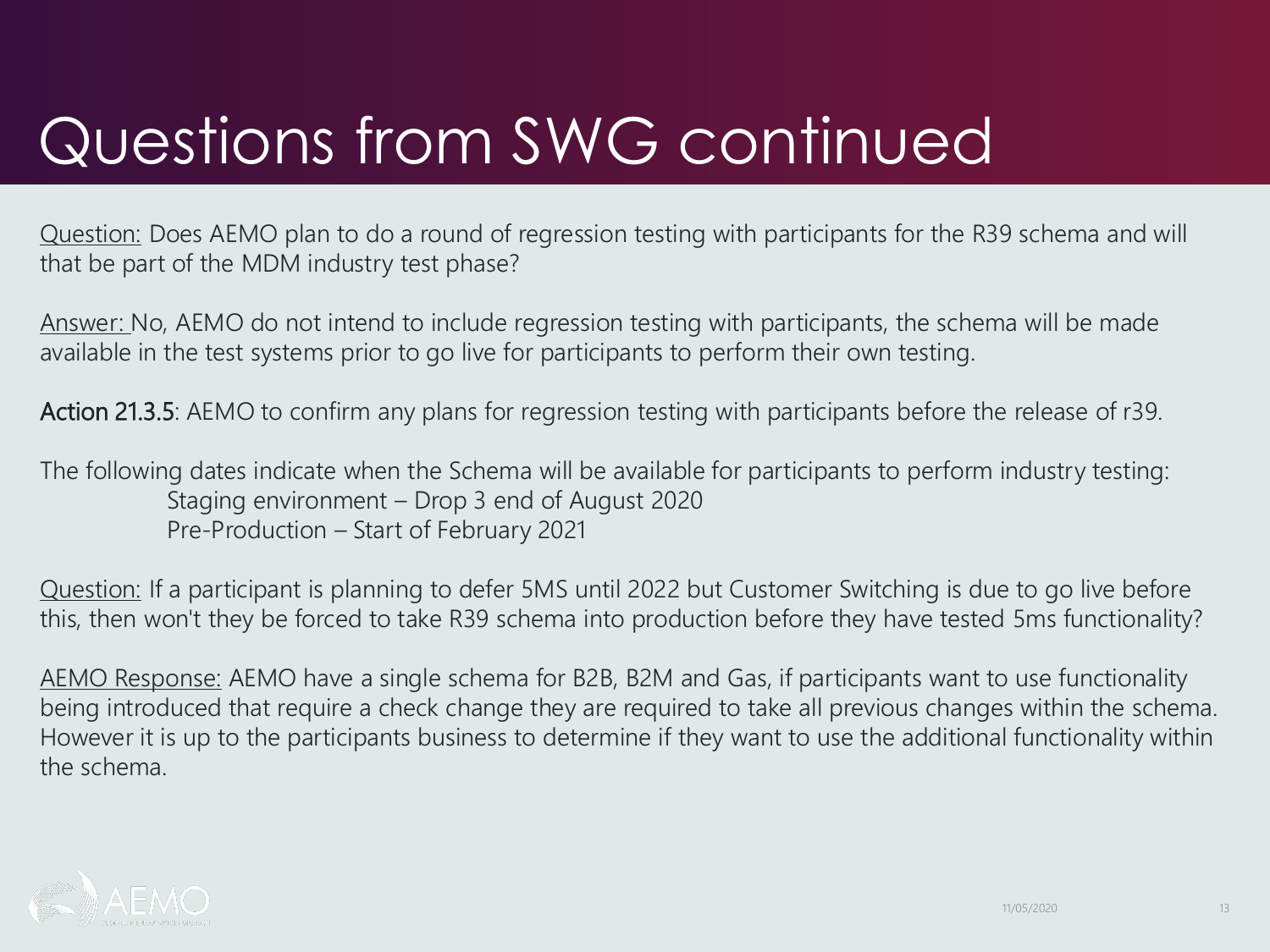## Questions from SWG continued

Question: If it is not mandatory to migrate to r39 schema as a part of the 5MS on 1st July 2021 - then when we will need to migrate to r39?

AEMO Response: The only time it is mandatory to update your schema is when you are currently using the Superseded version and a new version is released.

The key functionality that will be used when the schema is released is: RM37 Report identifying high priority missing meter data to ensure settlements are correct. RM38 and RM39 reports are around MDF data coming in the door and ensuring AEMO has collect all settlement data. These reports are very relevant to MDPs